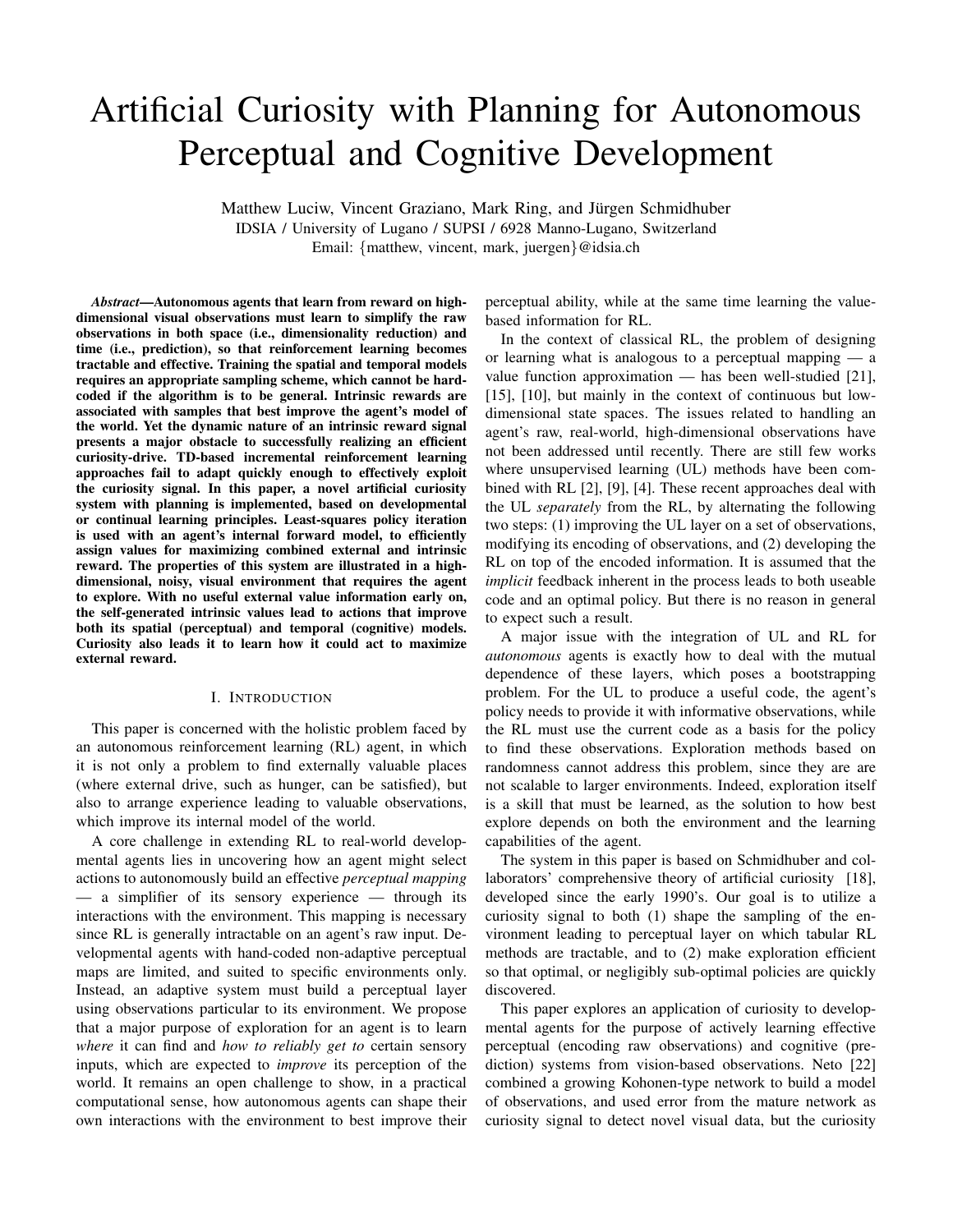was not used for actually building the model itself. We will show the advantage of models built through artificial curiosity, with respect to how well they enable an agent to potentially achieve external rewards, over models built through random exploration or externally-focused exploration. Further, we examine the critical role that planning capabilities [17], [3], [5] play, due to the non-stationary intrinsic reward signal, in curious agents.

The rest of this paper is organized as follows. We discuss the context of this work with respect to the field (focused on computer science) in Section II. Our system and methods are presented in Section III. The algorithm is presented as modules in Algorithms 1, 2, 3, and 4. Experiments and results are shown in Section IV. Section V concludes the paper.

#### II. BACKGROUND

The classical RL framework has an agent interacting with an environment. With each observation the agent takes an action to produce the next observation, and the agent also receives a reward signal. The agent's goal is to act so that it maximizes the reward it receives during its lifetime. *Realworld* RL situates an agent, which manifests itself as a robot or android, in situations that are proto-typical for humans, an requires the handling of raw (high-dimensional, noisy) observations in a continuous environment.

## *A. Developmental Systems*

We use the term, *developmental system*, to describe a system that can accomplish the goals of real-world RL both autonomously and without prior knowledge of the environment. That is, the system is expected to adapt successfully, *ab ovo*, to any environment in which it finds itself. This process involves a continual building of increasingly complicated skills on top of already developed skills, with no final stage of development in mind. This open-ended, incremental development of a reinforcement-learning agent was first specifically addressed by Ring [14], who termed it *continual learning*. It is a very general RL problem that invokes another significant challenge of artificial intelligence research—how does an agent go about *exploring* its environment so that its knowledge of the environment is sufficient to solve the RL task?

Here is considered a (memory-less) developmental agent's mapping from observation to action in two layers: a *perceptual map*, and a *value map*. At each step, the agent receives a sensory observation from a discrete high-dimensional space and maps it to an internal representation. The perceptual activation is then mapped, via a value function, to a distribution over the agent's actions. An action is taken by sampling from the distribution.

## *B. Methods for Exploration*

In small low-dimensional environments, where there are both few states and actions, guided exploration is not needed. Sampling of the important parts of these small environments is easily achieved by the most basic of exploration methods– random selection of actions (e.g., *ϵ*-greedy).

In tabular settings, where there is *a priori* knowledge of the environment, fancier methods are available. For example, by keeping track of visits to state-action pairs their associated values can be learned as a function that includes a factor which is inversely proportional to the number of times the pair has occurred. Since the extent of the environment (i.e., how many states) is known beforehand, this method can drive the agent to places where it has relatively little experience. A method that suits certain non-stationary environments is Dyna-Q+ [20], which assigns interest to state-actions pairs in proportion to the time elapsed since last taken.

Real-world settings require different exploration methods since the agent does not have pre-wired, distinct knowledge of the *states* it will encounter. One way to get the agent to explore in a systematic and non-uniform way is by broadening the reward signal so that the agent is drawn to things it finds interesting. The reward signal is modified to contain two distinct components: an *intrinsic* or internal component and an extrinsic or external component. The external component is the reward signal in the classical RL sense, while the intrinsic component is a reward signal that is based on some measure of *interestingness* and is used as a motivational system to speed learning.

The intuitive notion of interestingness [16] can be summarized as the 'potential for the discovery of novel patterns.' A sound quantitative measure of interestingness must assign low values to patterns the observer already knows, and patterns the observer cannot learn; and high values to patterns the observer does not yet know, but can still discover. A developmental system equipped with a subjective notion of interestingness, a measure based on the *internal state of the agent*, can be used to drive the agent's exploration of the environment in an informed, systematic fashion when used as an intrinsic reward signal.

In this paper, we use the framework of artificial curiosity [18] to generate the intrinsic reward signal. Artificial curiosity is based on *compression progress*, a measure of interestingness. Compression progress relies on a learning compressor, e.g., a recurrent neural network, to measure how the length of the compressed history of observations changes when a better compressor of the history is learned. Artificial curiosity then is the drive to go to the parts of the environment where the most compression progress is expected to be made. Implicitly, implementing artificial curiosity requires a module to predict (which implies learning to predict) how much compression progress will be made for each of its actions with respect to current state of the agent. We shall refer to this as the *cognitive map* and discuss it further in Section III.

## *C. Critical Issues*

As discussed by Oudeyer et al. [13] integrating an intrinsic motivation system with a developmental system requires some care. Here we overview some of the critical issues that arise.

*1) Suitable Sensory Representations:* In real-world settings, where we turn to developmental systems, the 'states' or perceptual layer must be learned. RL takes the form of learning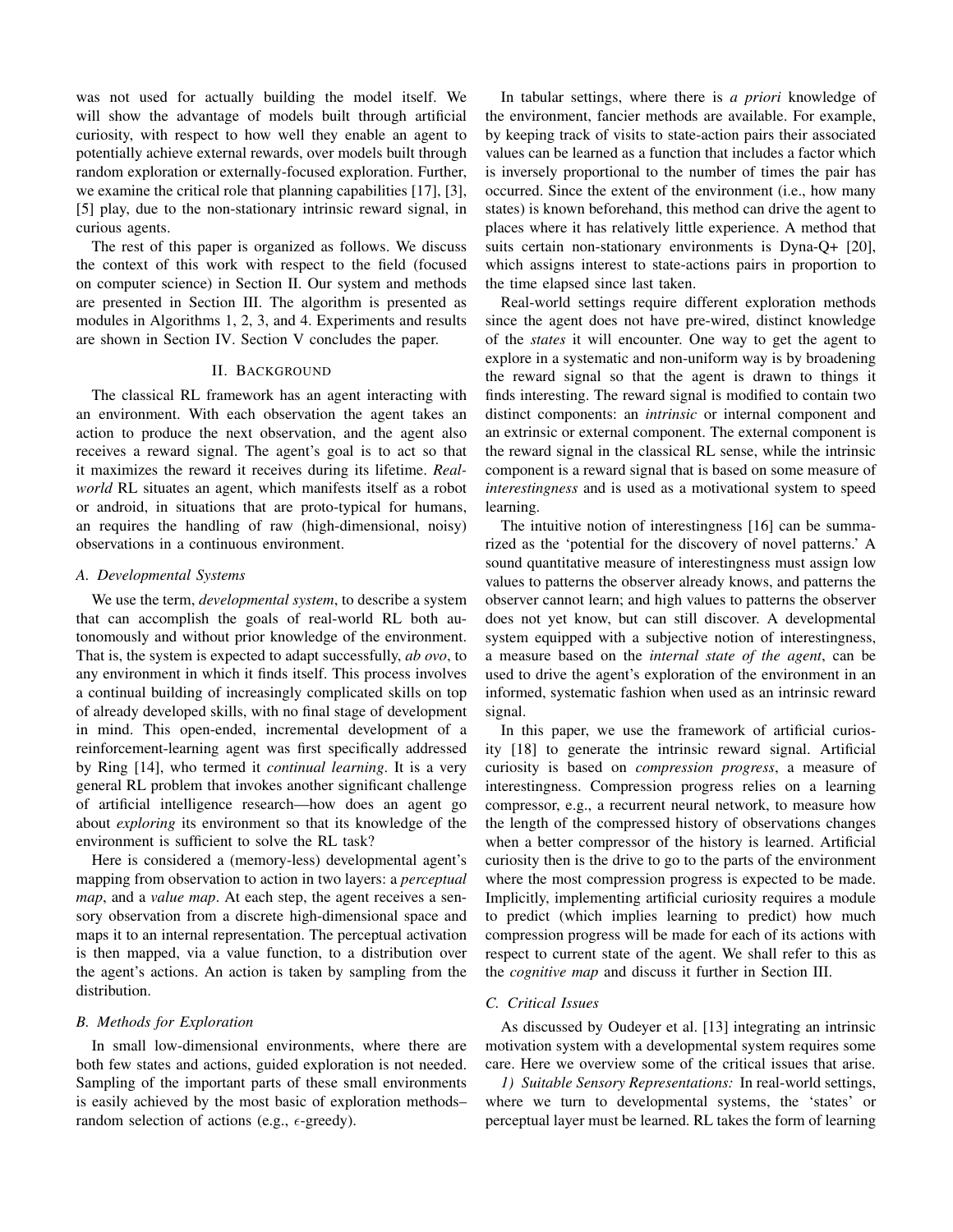value-functions on the learned internal representation of the world. It is possible to learn the perceptual map completely based on value-based feedback from the RL component. There are many works [12], [7] that develop perceptual systems in this way. However, there are good reasons to utilize an unsupervised learning approach. The value-based information can be sparse, hidden, or unreliable and lessening the reliance on information such as TD-error can often speed the development of the perceptual layer.

That said, if the two layers are learned independently, without the sharing of error signals, there is no way to guarantee that the perceptual map is suitable for the value map. For example, even in a Markovian environment the perceptual system could very well learn a representation that produces a non-Markovian problem for the RL algorithm. We leave this issue for another study, choosing in this paper a method for learning a perceptual map that is well-suited to the testenvironment.

*2) RL and Intrinsic Reward:* Unlike the external reward the intrinsic reward is inherently non-stationary. This causes problem with classical RL methods that assume a stationary, noise-free reward signal. Consider here, without loss of generality, an environment with no external reward. Given the internal state of the agent it is possible to formalize the goal of maximizing intrinsic reward as a reinforcement learning problem. The policy that results from such a calculation is only (approximately) correct for a single action, after which, since additional knowledge of the environment has been gained, it most-likely changes. Further, many learning methods, e.g., incremental TD-learning, can also produce behaviors that fail to maximize future expected discounted intrinsic reward.

Another potentially serious over-simplification results when the RL task is reduced to maximizing the expected intrinsic reward *at the next time step*, rather than using the expected future discounted reward [19]. Though seemingly innocuous, this simplification can undermine the intrinsic reward signal. For example, in any given state the agent will always prefer the actions that are interesting to those which are uninteresting, even in cases where all the interesting actions always lead to uninteresting places (the so-called *'*57*-ways-to-end-it-all'* phenomenon).

## III. ARTIFICIAL CURIOSITY FOR AUTONOMOUS DEVELOPMENTAL AGENTS

The developmental agent here is composed of three parts [23]: (1) the sensory or *perceptual* map, for encoding raw observations, (2) the *cognitive* map, used to predict subsequent states in the encoded space, and (3) the *value* system, which assigns values to the immediately available actions. The values are derived from both the external and the intrinsic rewards, allowing the agent to collect external reward while gaining experiences that will improve its perceptual and cognitive systems. A graphical depiction of the overall architecture is shown in Figure 1, and is described in the caption.

## *A. Perceptual System*

The observation space  $\mathcal O$  is huge, it has many elements and is high-dimensional. Each observation is mapped to an internal, self-generated state  $s \in S$ . The number of internal states *n* is kept small to make prediction and value learning practical. To each state *s* there is an associated prototype vector  $p_s \in \mathbb{R}^M$ , where *M* is the dimension of the observation space.

Growing Collection of Internal States: This internal state collection  $S$  is built and modified in an on-line fashion with a method based on adaptive vector quantization (VQ). A new state is generated when no existing state prototype is similar enough to the current observation [1]. When the agent receives an observation  $o'$  the closest prototype  $p_s$  is identified (using the function *dist*). If  $err^{per} = dist(\mathbf{o}', \mathbf{p}_s)$  is greater than a fixed value  $\kappa$  a new state  $s'$  is adjoined to the set  $S$  with the prototype vector  $\mathbf{p}_{s'} \equiv \mathbf{o}'$  associated to it. The internal state is then set to *s ′* .

**Prototype Adaptation:** If  $o'$  is within  $\kappa$  of  $p_s$  then *s* is set as the current internal state, and the point  $\mathbf{p}_s$  is moved towards **o** *′* along the line connecting the points in a Hebbianlike update:

$$
\mathbf{p}_s \leftarrow (1 - \eta_s^{per}) \mathbf{p}_s + \eta_s^{per} \mathbf{o}', \tag{1}
$$

where *η per* is a dynamic learning rate (based on Lobe Component Analysis [24]). Each internal state *s* has an associated age *hs*, which is simply the number of times that the state was set as the current state. To achieve a balance between memory and plasticity the learning rate  $\eta_s^{per}$  is given as a function of the age  $h_s$ , e.g.,  $\eta_s^{per} = 1/h_s$ . As a result units with less experience can be made to adapt more quickly than those with more. To maintain lifetime plasticity the learning rate is kept away from 0 (e.g., if  $1/h_s \leq \omega > 0$  then  $\eta_s^{per} = \omega$ ).

Adding states allows the system to adapt to its environment as the number of states does not have to be determined beforehand. Some difficulties with on-line training are mitigated, namely when an observation arrives that no existing prototype is similar enough to, a new state is simply created, instead of potentially corrupting an existing state.

#### *B. Cognitive System*

The cognitive system updates transition probabilities between the internal states (stored within **C***state*). It also updates predictions of immediate external and intrinsic rewards. With respect to the transitions, it is desired that

$$
c_{s,a,s'}^{state} \approx \Pr\{s(t+1) = s'|s(t) = s, a(t) = a\}.
$$

The transition probabilities from state *s* under action *a* can be represented by a vector  $\mathbf{c}_{s,a}^{state}$  where the *i*-th entry in the vector represents the probability of transitioning to the *i*-th internal state, given some index on the internal states. These probabilities for all next states can be updated at once, in Hebbian form, similar to Equation 1:

$$
\mathbf{c}_{s,a}^{state} \leftarrow (1 - \eta_{s,a}^{cog}) \mathbf{c}_{s,a}^{state} + \eta_{s,a}^{cog} \mathbf{y}',\tag{2}
$$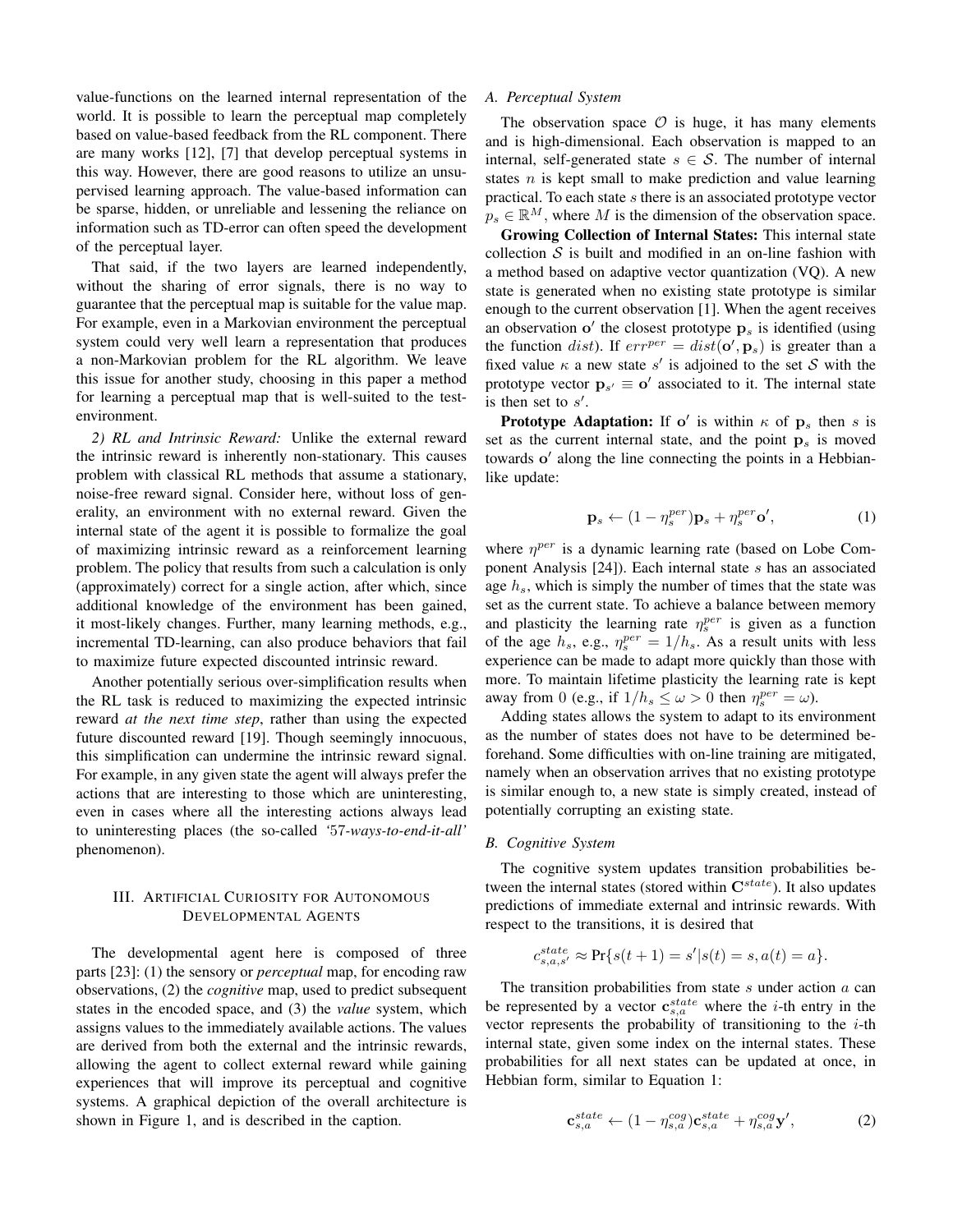

Fig. 1. System Architecture. The agent's decision making is limited to a value-maximizing forward pass from observation to action, therefore this system can only handle Markovian environments. Not only must it learn its values, but also self-generated (internal) states and a predictive model of internal state transitions and expected rewards. There are three parts to the system. The perceptual system controls state generation and adaptation of internal states to better fit the observations. It is improved by reducing observation reconstruction error. The cognitive system controls the adaptation of a model of expected next state and expected rewards. It is improved by reducing prediction error. The value system assigns expected future discounted rewards to internal state-actions so the agent can take actions that lead to better actual rewards in the future. The values are based on external and intrinsic rewards. The intrinsic rewards (expected learning progress) are high for a state-action if the observed recent errors (reconstruction and predictive) associated with the next (outcome) state are higher than normal (expected) error. These intrinsic rewards are not stable, unlike traditional external rewards, since the perceptual and cognitive systems reflect the accuracy of the model. LSPI is used to compensate for the quickly changing values, since it is able to adapt the values of all the state-actions without having to re-visit them. The intrinsic values in a practical sense allow the agent to select actions that direct its sampling so that its perceptual and cognitive systems can make quick improvement.

where  $y'$  is a vector whose entries are identically 0 except for at the entry corresponding to the current state *s ′* where it is 1. The learning rate  $\eta_{s,a}^{cog}$  is similar to  $\eta_s^{per}$ , but using the state-action "age".

The cognitive error,  $err^{cog} = dist(c_{s,a}^{state}, y')$ , is currently based only on the state model (though it would be straightforward to extend to both state and reward).

Expected external reward expectations are kept in **C***ext* . This is updated as an expectation of actual rewards received after  $(s, a)$ , so that  $c_{s,a}^{ext} \approx E\{r^{ext}|s(t) = s, a(t) = a\}$ .

Expected Intrinsic Reward: Intrinsic reward expectations are kept in **C***int*. The perceptual and cognitive errors are the basis for generating the intrinsic reward signals. However, we cannot simply use the prediction errors of the model or the reconstruction errors of the perceptual map as the intrinsic reward signal—a measure of interestingness should not assign high values to noise, which would be the result of a signal proportional to the prediction or reconstruction errors. Instead we use a measure of the *expected learning progress*, which is calculated using the *expected reducible error*.

To measure intrinsic reward, each internal state-action pair is associated with two error predictors, *ξ long s,a* and *ξ short s,a* . These are calculated using a weighted combination of the sensory reconstruction errors:  $err^{tot} = err^{per} + \alpha err^{cog}$ . The first, *ξ long s,a* , keeps an error average with a *long* memory, while the second, *ξ short s,a* , keeps an error average with a *short memory*. The first is a measure of the baseline or irreducible error, while the second corresponds to the recent average error. They are calculated as follows:

$$
\xi_{s,a}^{long} = (1 - \eta^{long}) \xi_{s,a}^{long} + \eta^{long} err^{tot},
$$
  
\n
$$
\xi_{s,a}^{short} = (1 - \eta^{short}) \xi_{s,a}^{short} + \eta^{short} err^{tot},
$$

where the constant  $\eta^{long}$  induces a slower forgetting rate than *η short*. Finally, the expected intrinsic reward is the difference of the two averages:

$$
\mathbf{c}_{s,a}^{int} \leftarrow g(\xi_{s,a}^{short} - \xi_{s,a}^{long}),\tag{3}
$$

with *q* enforcing zero as the lower bound. See Figure 2.

This formulation allows for continual adaptation of the system, which is important since sudden changes, e.g., the addition of a new internal state, to the underlying system may alter the error encountered in the future. Accordingly, *ξ long s,a* must adapt to this "new normal".

Initial Values when a State is Created: Since the cognitive updates are incremental, the initial values given, when a state is created, can heavily influence the behavior of the agent. An optimistic initialization (OI) of these values is a beneficial addition to a curious system. It can be used to encourage the agent to try things it has yet to try by assigning high intrinsic value to new state-action pairs. This is leads to the so-called *frontier exploration* behavior. More explicitly, this behavior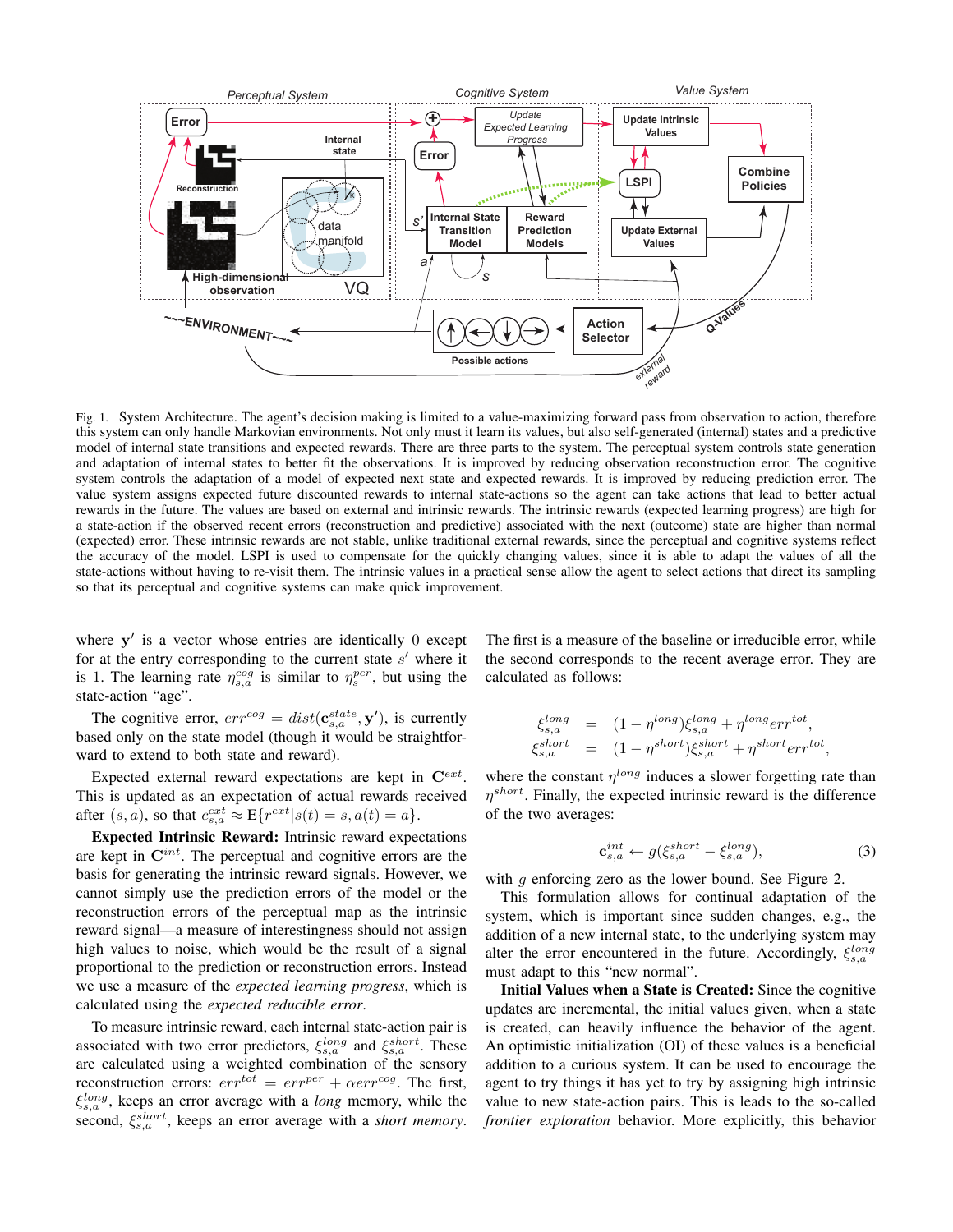

Fig. 2. Illustration of expected learning progress for a particular stateaction pair. Top: The errors (e.g., reconstruction, prediction) after taking this state-action. The x-axis is the number of times this stateaction was visited. Middle: The long term and short term averages for the error associated with this pair. An "optimistic" initialization puts the initial long average at zero and the short average high. Bottom: the expected learning progress, which corresponds to expected intrinsic reward. At about 90 visits, the error spikes and the intrinsic reward drives the agent to visit the state more often, since it assumes it can make learning progress (reduce this error). If the new error cannot be reduced, the long-term error increases, reflecting the new baseline.

can be achieved by setting  $\mathbf{c}_{n,a_j}^{ext}$  and  $\xi_{n,a_j}^{short}$  to high values, and  $\xi_{n,a_j}^{long}$  to 0, for all *j* whenever a new internal state is added to the perceptual layer.

The complexity of behavior that a curious system exhibits cannot be captured solely by OI. The OI helps to generate important new samples for the development of the sensory system, in particular the perceptual layer. However, as the model matures OI plays an increasingly incidental role—the expected errors correspond more to the true expected learning progress as calculated by cognitive system. Curiosity then drives the agent to select the actions that will contribute the most useful samples to refine the model. Overall, this can be viewed as *novelty detection* followed by a *preferential sampling* where the novelty occurred.

## *C. Value System*

The internal values (Q-values) are the basis for decision making. The potential action with highest value is most likely to lead to highest reward down the road. Assuming values can be tractably represented by a table on *S* means that a separate Q-value can be kept and updated for each state-action pair. The policy is then given by  $\pi(\mathbf{o}) = \arg \max_a q_{s,a}$ . Let *r* be the combined reward signals. Then, the Q-value for pair *{s, a}* is  $q_{s,a} \approx E\{\sum_{k=0}^{\infty} \gamma^k r_{t+k+1} | s(t) = s_0, a(t) = a_0\}$ , which is the expected total discounted reward by taking action *a* in state *s* and then following the current policy thereafter.

Both external and intrinsic rewards are used to define the Q-values. This combination is important for balancing exploration and exploitation, even during development. Realworld agents cannot learn everything about their environments, and their exploration must be mediated by a pull to achieve

**Algorithm 1:**  $\text{AGENT}(\eta^{long}, \eta^{short}, \eta^{val}, \nu, \kappa, \omega, \alpha, \beta, \tau, \gamma)$  $1 \{n, s, a\} \leftarrow 1$  $2 \, \text{o} \leftarrow$  SENSE(*sysstate*) <sup>3</sup> NEWINTERNALSTATE (**o**) //Birth //Do until end of life 4 for  $t \leftarrow I$  to T do  $s$  *sysstate*  $\leftarrow$  ENVIRONMENT(*sysstate, a*)  $\mathbf{6}$   $\vert$   $\mathbf{(o', r^{ext}) \leftarrow$  SENSE(*sysstate*) 7 //Classify as internal state  $s' \leftarrow \operatorname{argmin}_i dist(o', \mathbf{p}_i)$ //Take value maximizing action  $q' \leftarrow \arg \max_i q_{s',i}$ 10 11 **if**  $t > 1$  then 12 | PERCEPTUALADAPTATION() 13 | COGNITIVEADAPTATION() <sup>14</sup> VALUEADAPTATION() <sup>15</sup> end  $\mathbf{0} \leftarrow \mathbf{0}', s \leftarrow s', a \leftarrow a'$ 

<sup>17</sup> end

Algorithm 2: PERCEPTUALADAPTATION

 $1$   $err^{per} \leftarrow dist(o')$ , **p***s*) //Reconstruction error 2 if  $err^{per} < \kappa$  then //Update internal state  $\mathbf{p}_s \leftarrow (1 - \eta_s^{per}) \mathbf{p}_s + \eta_s^{per} \mathbf{0}'$  $h_s \leftarrow h_s + 1$  //State ages <sup>5</sup> else 6  $n \leftarrow n+1$ <sup>7</sup> NEWINTERNALSTATE (**o** *′* )  $8 \mid err^{per} \leftarrow 0$  //new state is perfect match <sup>9</sup> end

external goals. On the other hand, agents that are concerned only with external reward might not learn enough about the environment to maximize the collection of external reward. An *ϵ*-greedy approach for exploration through random action selection is not *informed*. Informed exploration is exploitative in the sense of maximizing the future expected discounted of a combined reward signal, i.e., by taking the action associated with the largest Q-value. This approach succeeds since these values are both informed (due to the learned model of intrinsic rewards) and appropriately *biased* (via optimistic initialization).

**Planning through LSPI [8]:** Every  $\tau$  steps, the system enters a planning phase. The Q-values are adapted using LSPI and the tabular model of the transitions and the expected rewards. Without a model, LSPI requires collecting data in the form of *{s, a, r, s′}*. But if a forward state model and model of expected reward are available, then no data collected is needed. Within each iteration the system samples every known state-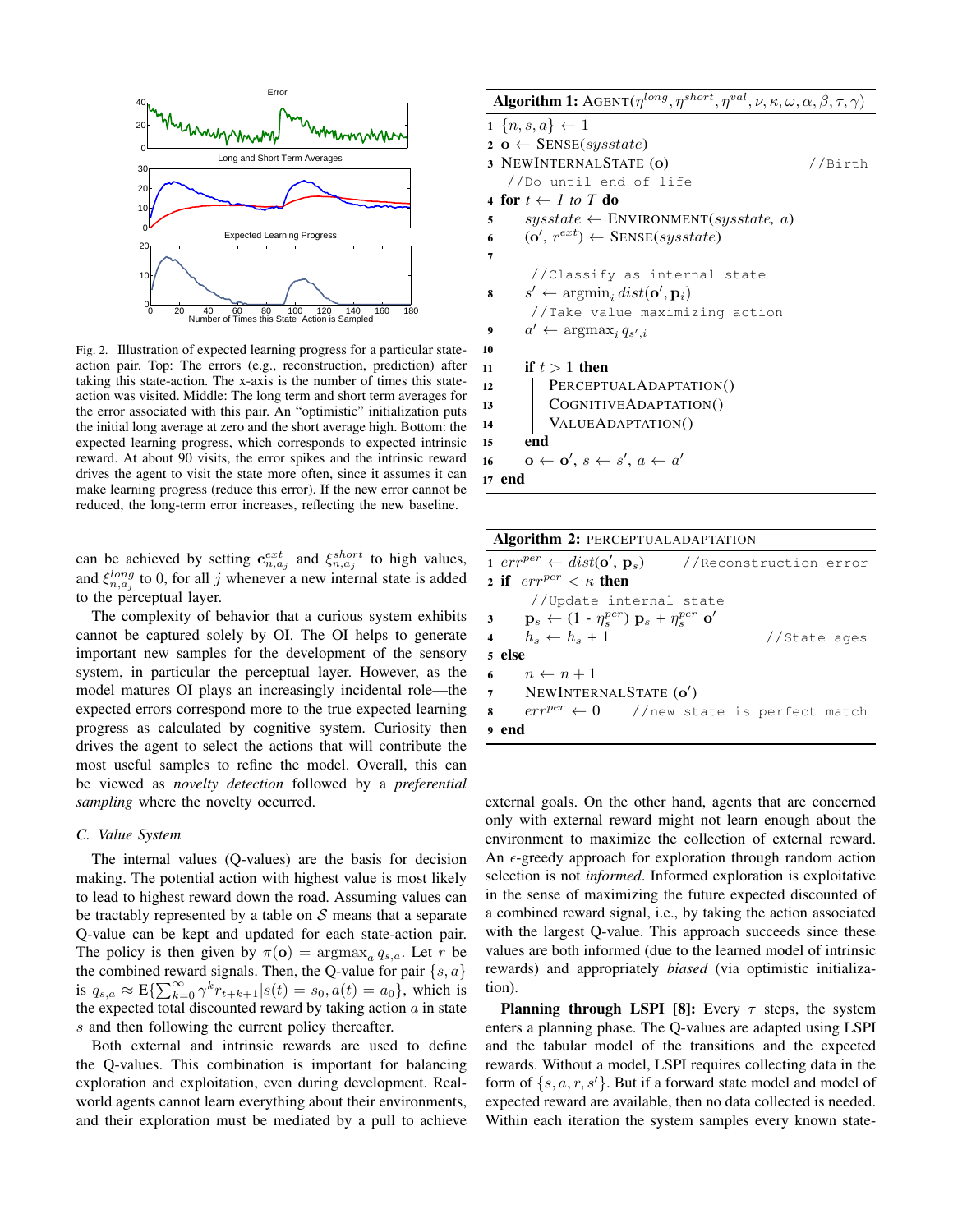#### Algorithm 3: COGNITIVEADAPTATION

| $\mathbf{y}' \leftarrow \text{VECTORIZE}(s')$                                                                          |
|------------------------------------------------------------------------------------------------------------------------|
| 2 err <sup>cog</sup> $\leftarrow dist(\mathbf{c}_{s,a}^{state}, \mathbf{y}')$<br>//model error                         |
| $s$ err <sup>tot</sup> $\leftarrow err^{per} + \alpha err^{cog}$ // {s, a} total error                                 |
| //Update internal state f.model for LSPI                                                                               |
| 4 $\mathbf{c}_{s,a}^{state} \leftarrow (1 - \eta_{s,a}^{cog}) \mathbf{c}_{s,a}^{state} + \eta_{s,a}^{cog} \mathbf{y}'$ |
| //Update expected reward model for LSPI                                                                                |
| 5 $c_{s,a}^{ext} \leftarrow (1 - \eta_{s,a}^{cog}) c_{s,a}^{ext} + \eta_{s,a}^{cog} r^{ext}$                           |
| 6 $\eta_{s,a}^{cog} \leftarrow \eta_{s,a}^{cog} + 1$                                                                   |
| //Update recent error avg.                                                                                             |
| 7 $\xi_{s,a}^{short} \leftarrow (1-\eta^{short}) \xi_{s,a}^{short} + \eta^{short} \text{ } err^{tot}$                  |
| //Update long term error baseline                                                                                      |
| $\frac{1}{2}$ $\xi_{s,a}^{long} \leftarrow (1-\eta^{long}) \xi_{s,a}^{long} + \eta^{long}$ err <sup>tot</sup>          |
| //Update expected int. rew. model for LSPI                                                                             |
| 9 $c_{s,a}^{int} \leftarrow g(\xi_{s,a}^{short} - \xi_{s,a}^{long})$                                                   |

## Algorithm 4: VALUEADAPTATION

 $1 \ r^{int} \leftarrow g(err^{tot} \cdot \xi_{s,a}^{long})$  //{s,a} actual int. rew. //SARSA updates  $\alpha$  *q*<sup>ext</sup><sub>s,a</sub>  $\leftarrow$  (1 - *η*<sup>val</sup>) *q*<sub>s,a</sub><sup>*t*</sup> + *η*<sup>val</sup> ( $\gamma$  *q*<sub>s',a'</sub> + *r*<sup>*ext*</sup>)  $a \, d \, g_{s,a}^{int} \leftarrow (1 - \eta^{val}) \, g_{s,a}^{int} + \eta^{val} \, (\gamma \, g_{s',a'}^{int} + r^{int})$ //LSPI updates every *τ* steps 4 if  $cnt = 0$  then  $\mathbf{Q}^{ext} \leftarrow \text{LSPI-MODEL} (\mathbf{C}^{state}, \mathbf{c}^{ext}, \mathbf{Q}^{ext}, \gamma)$  $\mathbf{Q}^{int} \gets \text{LSPI-MODEL} \ (\textbf{C}^{state}, \ \textbf{c}^{int}, \ \textbf{Q}^{int}, \ \gamma)$  $\tau$  *cnt*  $\leftarrow$   $\tau$ <sup>8</sup> else 9  $\cdot$  *cnt*  $\leftarrow$  *cnt*  $-1$ <sup>10</sup> end <sup>11</sup> **Q** *←* COMBINEVALUESYSTEMS (**Q***ext* , **Q***int* , *β*)

action pair once, and uses only the three most likely transitions to build the linear system. Sparsifying the transition models reduces the potential computational burden and succeeds for low-branching factors. LSPI iterates until the policy converges.

SARSA for immediate value adaptation/correction: LSPI does not need to be carried-out after each interaction with the environment. It is possible to continue to update the model though temporal difference (TD) learning. Since the model is updated, so too should the expected learning progress associated with the newly visited state-action pairs. We therefore use use a simple SARSA update after each action is taken to update the external and internal values systems.

The off-line LSPI calculations and the on-line SARSA updates complement each other. As the agent interacts with the environment, and the model is refined the intrinsic reward signals tend to drop off. This simple SARSA update is computationally cheap and essentially provides the agent with a dynamic plan while the system awaits its next planning cycle. As a result plans need to be computed less frequently.

Please see Algorithms 1 - 4 for a concise description of the system. For details of LSPI, refer to Lagoudakis and Parr,

#### 2003 [8], specifically the LSPI-Model algorithm.

# IV. EXPERIMENTS AND RESULTS

## *A. Vision-Based Markovian Explorer*

The system was evaluated in an environment type recently introduced by Lange and Reidmiller [9], in which an agent's observations are high-dimensional, noisy images, each of which shows the agent itself and its world (imagine a camera overhead pointed at at a mobile robot in a maze below). A sample observation,  $45 \times 45$  pixels (2025 dimensions), is shown in Figure  $3(a)$ . There is slight  $(0.1 \text{ variance})$  gaussian noise on each pixel. In this particular environment, the agent always starts in the upper left. There are four actions, each of which moves it 5 pixels in one direction (up, down, left, or right in the image — orientation does not matter). When it reaches a gray square ("goal state"), it gets positive external reward and teleports back to the starting position in the upper left. Other transitions lead to slight punishment.

This environment was chosen for several reasons: (1) Due to high-dimensionality and noise, direct RL is intractable on the visual observations. An encoding of the images is needed<sup>1</sup>. (2) Before finding a goal, external value information is not available to guide the agent's policy. One method to aid data collection for UL+RL systems is via teleportation, in which the agent is transitioned to a nearly random position after some time (e.g., 20 steps of following its current policy or taking random actions). But we wish for the agent to explore in an informed way, thus the teleportation we used does not assist exploration (since it moves the agent back to the beginning); rather it must be overcome. (3) Finding the lower right goal will influence the agent to keep going there. It must value potential intrinsic reward more than external reward in order to explore the upper right region. (4) The places where the agent expects to learn something are changing as the agent learns and are not always near its current position, as a result planning becomes useful.

#### *B. Setup*

Agents used the following general setup: the distance function *dist* was the normalized inner product (n.i.p.) subtracted from one, thus the perceptual and cognitive errors were both bounded from 0 to 1, and  $\alpha = 1$  allowed both to be weighted equally. The error averaging rates were  $\eta^{long} = 0.1$  and *η short* = 0*.*2. Optimistic initialization was enabled: initial long-term errors were  $\nu = 1$ . Internal states were created when 1−n.i.p. distance was greater than  $\kappa = 0.05$ . The learning rate lower bound was  $\omega = 0.05$ . The TD-learning rate was  $\eta^{value} = 0.25$ . Discount factor  $\gamma$  was set to 0.9. For agents using LSPI, the number of steps between planning phases  $\tau = 20$ . The external and intrinsic policies were combined through weighted addition of L1-normalized Q-value vectors per state (first shifted positive).

<sup>&</sup>lt;sup>1</sup>Of course, some useful encoding scheme could be completely handdesigned for any particular environment, including this one. For a developmental agent the schemes for all possible environments cannot be hand-designed into the program, rather an appropriate one must be learned.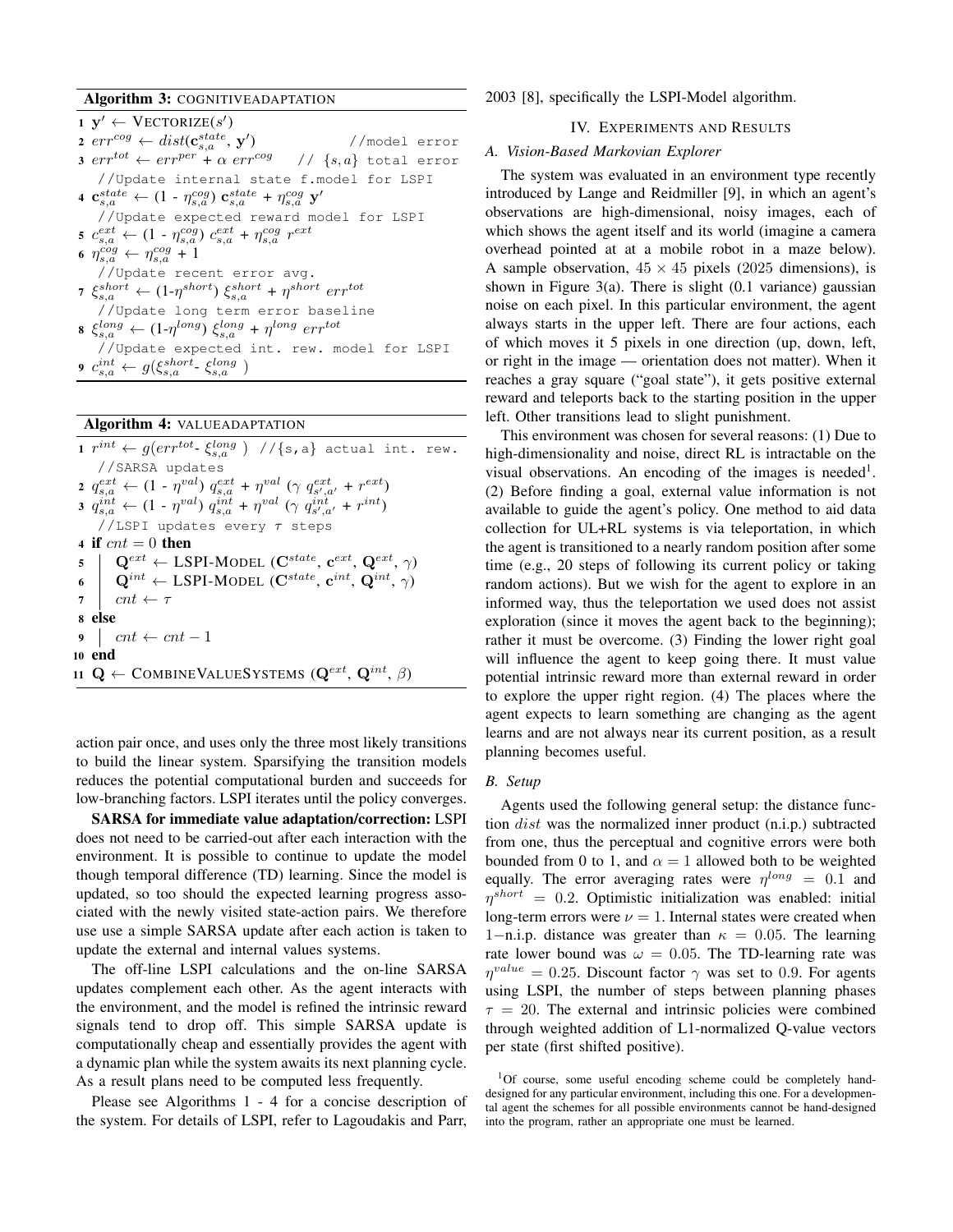

Fig. 3. Model building in "duck-world". (a). Example highdimensional observation image (*>* 2000 dimensional), with the agent as the square in the upper left and positive external rewards at squares in the upper and lower right. Interior walls are the same color as the agent. (b). Average path cost from all possible starting points. (c). Average distance from the predicted next observation to the actual over all possible position-actions. (d). Effectiveness of planning in curious model-building.



Fig. 4. Snapshots of external and intrinsic state values for a sample intrinsically motivated agent after 2500 steps, superimposed on an observation image, where white indicates high value. At this point, external values are stable (both goals have been found), and the intrinsic ones are changing. After it gains experience in the high value area, some other region becomes interesting, which could be far from its current position.

We compared three types of agents: random, externalrandom, and intrinsically-biased. The random agents simply always performed random actions. The external-random agents were random until any goal was found, then shifted to pulling from the external policy with 25% chance of a random action. The intrinsically-motivated agents placed a 0*.*8 weight on intrinsic policy and 0*.*2 on the external. Among the intrinsicallymotivated agents, we tested the effect of LSPI vs. TD. To show the effect of planning, we compared agents using both LSPI and the TD-based SARSA, LSPI without SARSA, or SARSA without LSPI. In the TD agents, lines 5 and 6 were disabled in Alg. 4. In the LSPI agents, lines 2 and 3 disabled. In the LSPI+TD agents, nothing was disabled.

We measured performance of each agent's external policy as it gained experience. A "testing phase" was done every 250 steps, with learning frozen during the tests. In the test phase, an agent used its external policy only, and, starting in each possible non-goal position, got up to 30 steps to reach any goal. Second, to measure the success of modelbuilding, we measured agents' error between predicted and actual next *observation*, over every position with every possible action. Predicted observation state-action pairs uses the state prediction probabilities as weights in a linear combination of prototype vectors of possible next states.

# *C. Results*

Results are shown in Figure 3(b)-(d). First, the intrinsicallymotivated agents always found the second goal position very early-on. The upper right goal is not likely to be found through an exploration policy based on randomness, and an externallybiased explorer remains attracted to the easy to find lower right square. The intrinsically motivated agent sees the benefits associated with the intrinsic reward signal as worth the cost in steps to reach the interesting regions. It is worth noting that this type of agent incurs more model errors early-on, compared to the others, since it is rewarded more for reaching newer regions. The LSPI-based intrinsic system is able to,